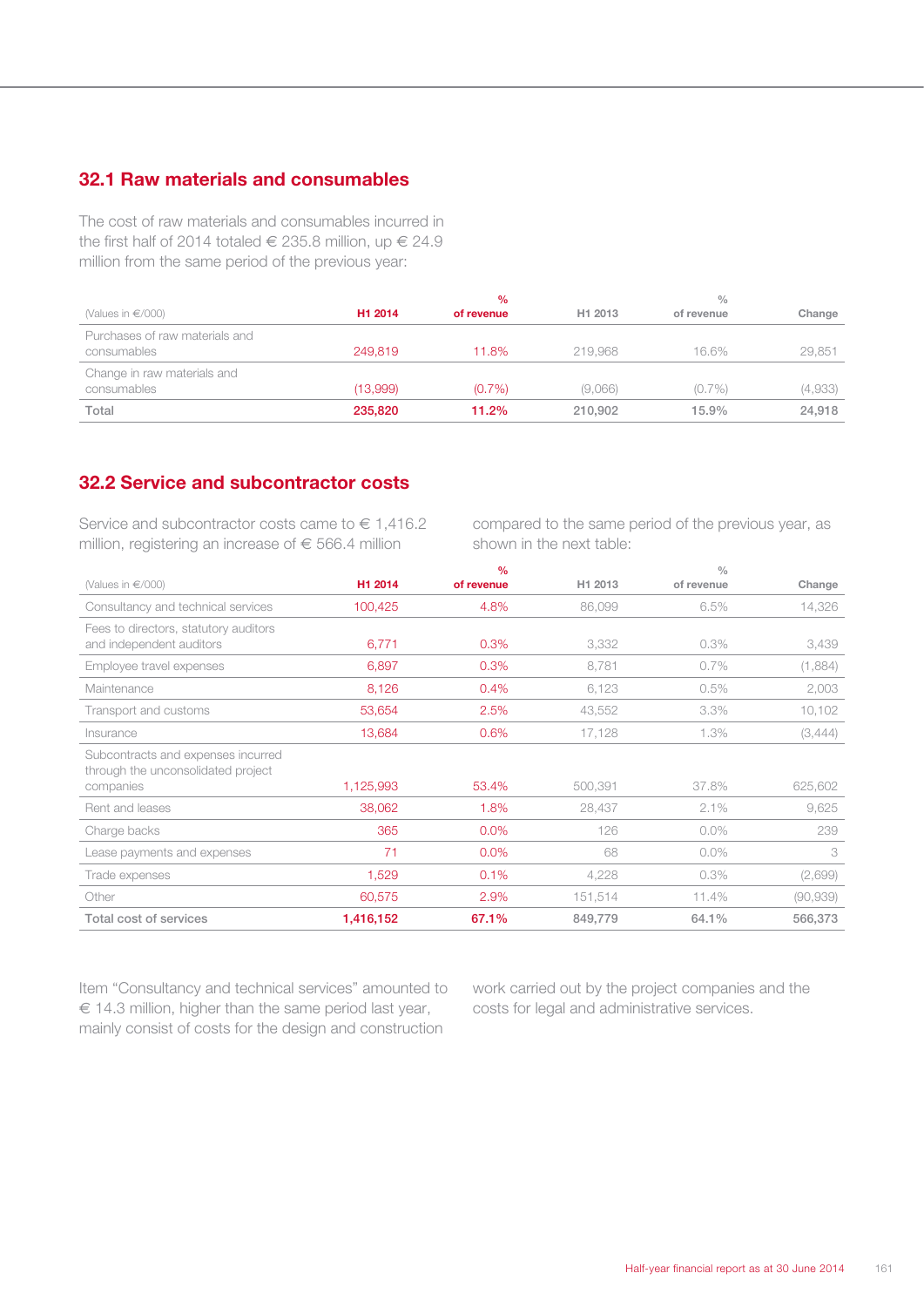The latter services, unlike the first ones, registered a decrease, as shown in the table below:

| (Values in $\in$ /000)            | H <sub>1</sub> 2014 | % of revenues | H <sub>1</sub> 2013 | % of revenues | Change    |
|-----------------------------------|---------------------|---------------|---------------------|---------------|-----------|
| Design and engineering consulting | 80,378              | 3.8%          | 11.977              | 0.9%          | 68,401    |
| Legal, administrative and other   |                     |               |                     |               |           |
| services                          | 16.223              | 0.8%          | 72.041              | 5.4%          | (55, 818) |
| Testing                           | 849                 | 0.0%          | 44                  | $0.0\%$       | 805       |
| Construction                      | 2.975               | $0.1\%$       | 2.037               | $0.2\%$       | 938       |
| Total                             | 100.425             | 4.8%          | 86,099              | 6.5%          | 14.326    |

#### **32.3 Personnel expenses**

Personnel expenses for the period amounted to  $\in$ 218.0 million, up by  $\in$  76.6 million compared to the same period of the previous year. The item is made up as follows:

| (Values in $\in$ /000)                            | H1 2014 | % of revenues | H <sub>1</sub> 2013 | % of revenues | Change |
|---------------------------------------------------|---------|---------------|---------------------|---------------|--------|
| Wages and salaries                                | 156.721 | $7.4\%$       | 111.226             | 8.4%          | 45.495 |
| Social security and pension<br>contributions      | 26,693  | 1.3%          | 17,530              | 1.3%          | 9,163  |
| Post-employment benefits and<br>employee benefits | 5,782   | 0.3%          | 3.394               | 0.3%          | 2.388  |
| Other personnel expenses                          | 28.847  | 1.4%          | 9.253               | 0.7%          | 19.594 |
| Total                                             | 218,043 | 10.3%         | 141.403             | $10.7\%$      | 76,640 |

Other personnel expenses mainly relate to termination benefits and repayments of travel expenses.

### **32.4 Other operating expenses**

Other operating expenses increased by  $\epsilon$  29.7 million compared to the same period of the previous year,

amounting to  $\in$  44.3 million in the first half of 2014, as follows:

| (Values in €/000)        | H <sub>1</sub> 2014 | % of revenues | H <sub>1</sub> 2013 | $%$ of revenues | Change |
|--------------------------|---------------------|---------------|---------------------|-----------------|--------|
| Other operating expenses | 28,906              | $1.4\%$       | 12.635              | $.0\%$          | 16.271 |
| Prior year expense       | 15.381              | $0.7\%$       | .996.               | $0.2\%$         | 13.385 |
| Total                    | 44.287              | $2.1\%$       | 14.631              | $1.1\%$         | 29,656 |